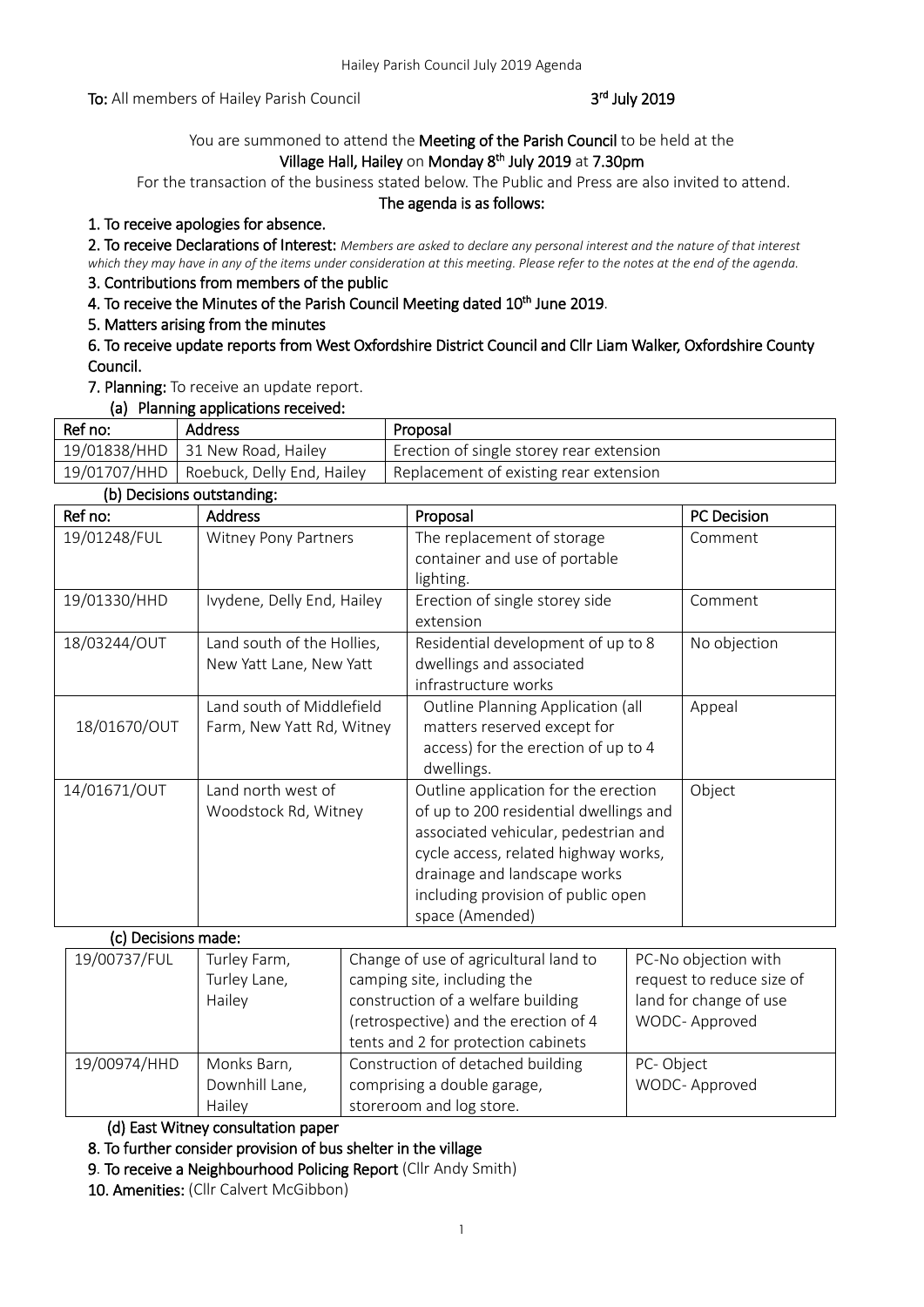- (a) Routine recorded inspection of play equipment.
	- i) To resolve clerk's authorisation of urgent work to be carried out on zipwire
- (b) Sale of Wood Green
- (c) Registration of Parish Council land with Land Registry
- (d) To authorise purchase of new AED pads
- (e) To consider relocation of Delly End noticeboard
- 11. Highways and Traffic: To receive update reports. (Cllr Andy Smith)
- 12. Environment: To receive update reports (Cllr Michael Drew)
	- (a) Grass cutting
	- (b) Burial Ground
		- i) To consider upkeep and discuss budget for the work
		- ii) To discuss request for burial of non-resident
- 13. Allotments (Cllr Calvert McGibbon)

# 14. Finances:

## (a) Payments received:

None

### (b)Accounts for authorisation and payment:

| Lisa Wilkinson  | Clerk's June net salary         | £539.94  |
|-----------------|---------------------------------|----------|
|                 | Expenses/Allowance              | £24.96   |
|                 | Total:                          | £564.90  |
| <b>Nest</b>     | Clerk's pension                 | £39.10   |
| Hailey Herald   | Annual grant                    | £100.00  |
| RMW Accountants | Internal audit                  | £258.00  |
| OALC            | New councillor training         | £102.00  |
| Netwise         | Website support and maintenance | £300.00  |
| McCracken & Son | June grass cutting              | £276.00* |

\* June invoice £969.60. £693.60 paid in June. Balance to pay £276.

## (c) Hailey Parish Council bank balances

| To 30 June 2019                            |            |
|--------------------------------------------|------------|
| Unity Trust Current Account                | £43,372.28 |
| To 31 May 2019                             |            |
| Unity Trust Deposit account                | £5099.01   |
| WODC deposit account                       | £10,000    |
| Allotments for Labouring Poor              | £27,432.76 |
| Allotments for Labouring Poor COIF deposit | £12,727.47 |
| account                                    |            |

(d) To receive Financial Statements, Bank Reconciliation and Actual vs Expenditure figures

(e) To consider date of April 2020 meeting

## 15. Correspondence received

## 16 Other Items to Note

# 17. Dates of Parish Council meetings for 2019-20:

| 12 <sup>th</sup> August 2019 (Planning and Finance only) |
|----------------------------------------------------------|
| 9 <sup>th</sup> September 2019*                          |
| 14th October 2019                                        |
| 11th November 2019                                       |
| 9th December 2019*                                       |
| 13th January 2020                                        |
| 10th February 2020                                       |
| 9th March 2020*                                          |

\* denotes Joan Smith Educational Charity meetings

Clerk to the Council Lisa Wilkinson